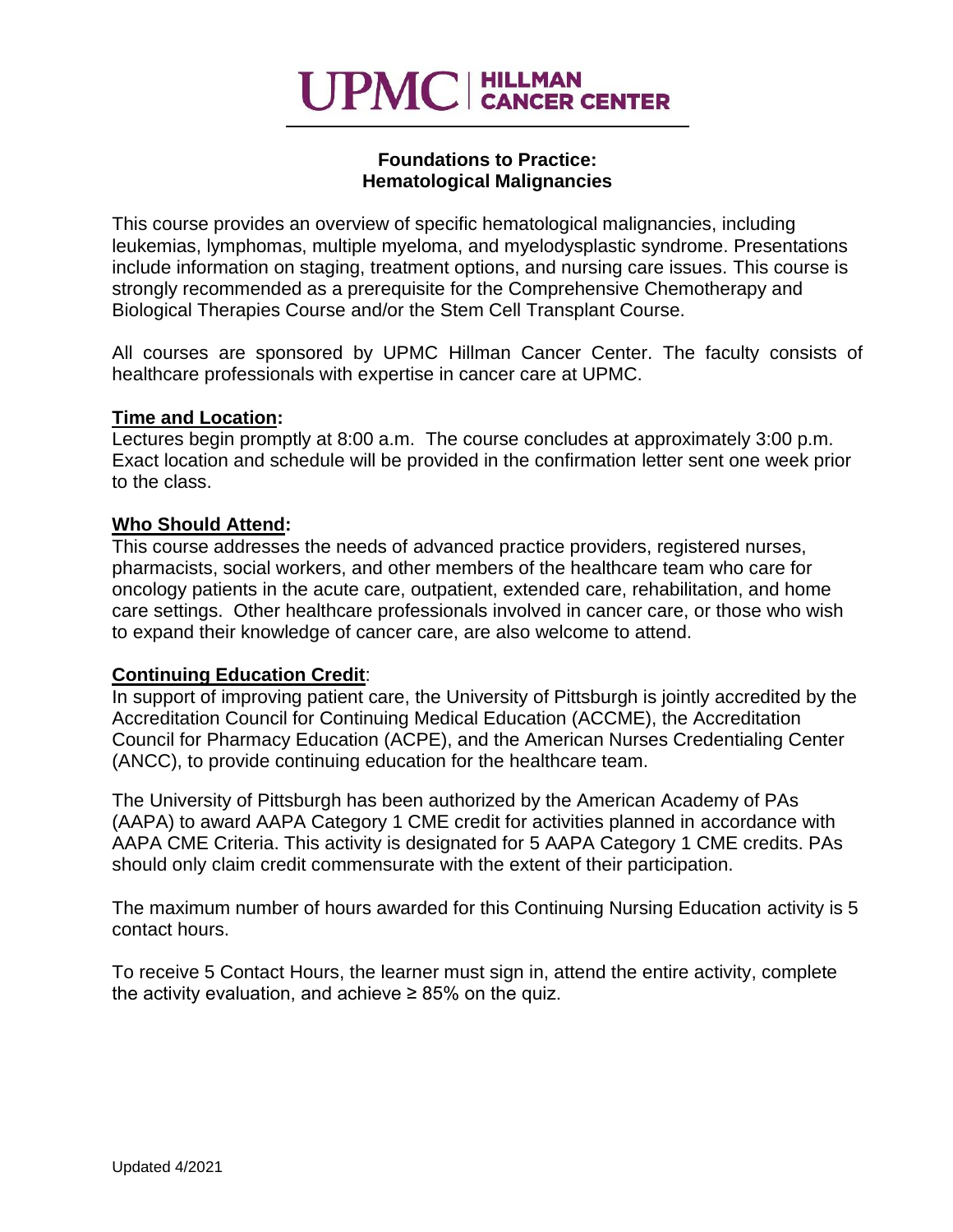# **Registration Information:**

All UPMC employees are required to register for educational programs through Learning via HR Direct. Employees may access HR Direct on the UPMC Infonet. A User Guide is available on the Infonet. Manager approval may be required for some programs for some employees. If you receive this notice when enrolling, please notify your manager of your interest in the program.

Non-UPMC employees may register for the course by submitting a course registration form to the course director. Registration forms are located on the UPMC Hillman Cancer Center Professional Education Website [https://hillman.upmc.com/health-care](https://hillman.upmc.com/health-care-professionals/education/courses)[professionals/education/courses](https://hillman.upmc.com/health-care-professionals/education/courses)

The registration fee for this individual course is \$75. If registration is received for the entire Foundations to Practice Series, the total cost is \$300. The registration fee includes program materials. Tuition is waived for employees of UPMC and UPMC affiliates.

Deadline for registration is one week before the course date.

## **Cancellation Policy:**

- If you cannot attend any course for any reason, you need to directly notify the course registrar by calling 412-623-3651 and leaving a voicemail message or by emailing Amy DiMaggio at dimaggioa@upmc.edu.
- The course schedule is not changed by school delays. For any adverse weather conditions, please use your best judgment.
- For class cancellations, an announcement will be available at 412-623-3651 and an email will be sent to class attendees.

The program sponsors reserve the right to make changes or cancel the program because of unforeseen circumstances.

## **Personal Accommodations**:

Please indicate any personal accommodations you may need for the program, such as sign language interpreter, large print conference materials, Braille conference materials, or other. Please call 412-623-3651 or email Amy DiMaggio at [dimaggioa@upmc.edu](mailto:dimaggioa@upmc.edu) two weeks prior to the program if you need any personal accommodations in order to participate.